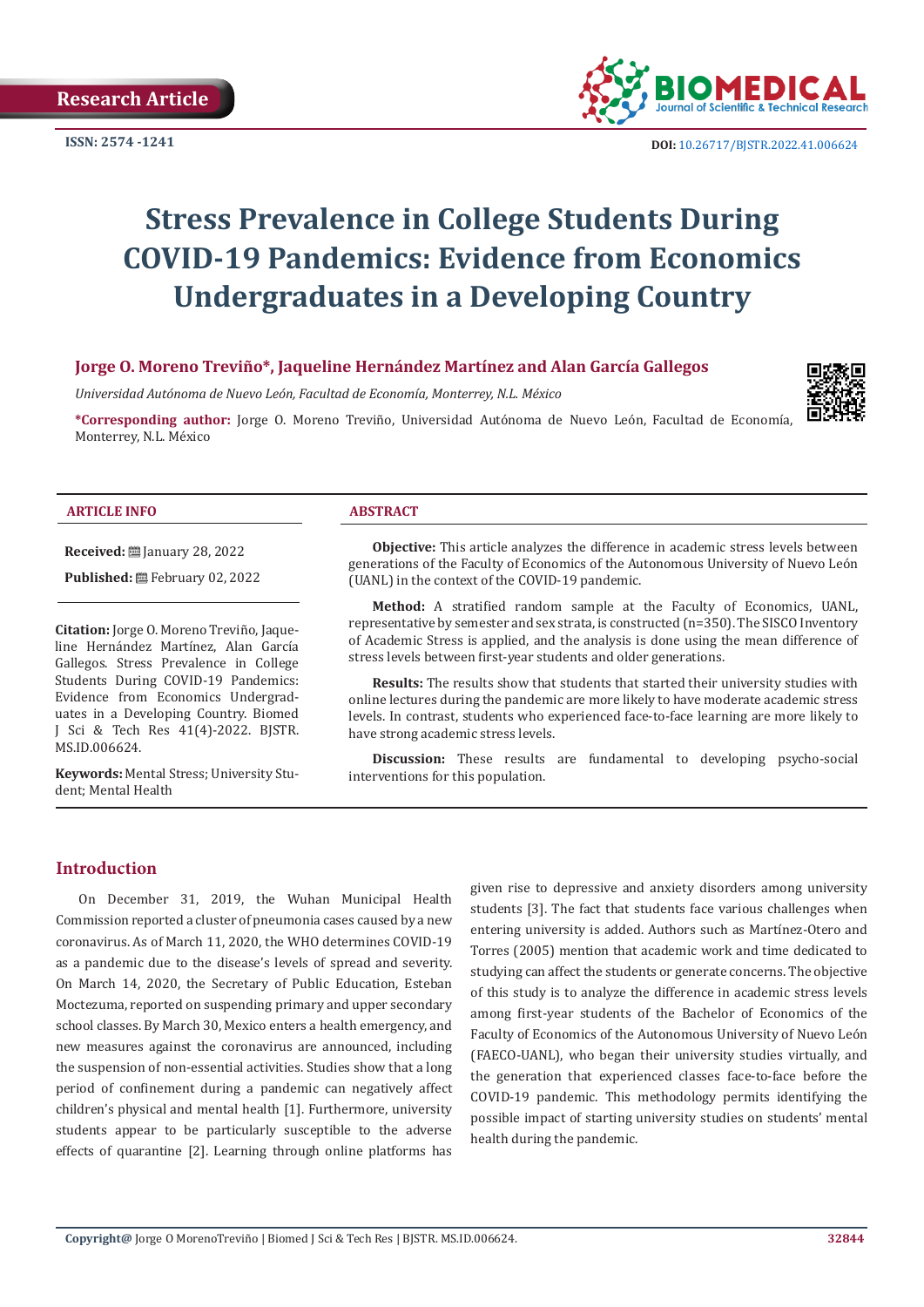# **Background**

Rivas Espinosa, et al. [4] find that the level of academic stress between groups of students who studied the semester with online lectures and face-to-face classes is different, being moderately high in the first group. Acevedo, et al. [5] show that students who took the semester online presented more severe manifestations of stress, anxiety, and depression. Among the stressors presented by students during the COVID-19 pandemic are the overload of tasks and the work that must be completed within the deadlines established by teachers [6], the resolution of online exams, academic work deadlines and waiting for a teacher's response [7]. Lovón, et al. [8] analyze the repercussions of the COVID-19 quarantine on the mental health of two groups of students: one with adequate technological resources and the other lacking quality technologies, finding that the main consequence for the first group is the stress due to academic overload, while for the second group, in addition to stress, they result in frustration and university dropout.

# **Method**

#### **Participants**

The sample design framework was created considering the representative university student in the total population of the Faculty of Economics at UANL as the unit of study. For this purpose, an unrestricted random sample was designed, stratified in two dimensions: semester of study (first, third, fifth, seventh, and ninth semesters) and gender (male and female), giving a total of 10 classification strata. Thus, the student composition of the FAECO-UANL for the semester August-January 2020-2021 was taken as a database. Therefore, the composition observed in Table 1 was considered as the target population.

| Table 1: Composition of target population: economics students, |  |
|----------------------------------------------------------------|--|
| FAECO-UANL.                                                    |  |

| <b>Semester</b> | <b>Female</b> | Male | <b>Total</b> |
|-----------------|---------------|------|--------------|
|                 | 45            | 103  | 148          |
| 3               | 34            | 52   | 86           |
| 5               | 28            | 67   | 95           |
|                 | 38            | 47   | 85           |
| q               | 21            | 28   | 49           |
| Total           | 166           | 297  | 463          |

#### **Data**

The data presented in this research work comes from a survey prepared with a set of instruments that allow knowing: the student's cognitive abilities, vocational academic aptitudes, socioeconomic, family and home context, consumption habits, and metrics of selfconcept perfectionism and multiple intelligences.

#### **Instruments**

Socioeconomic questionnaire. The instrument consists of six parts: identification data, personal data, housing data, domestic equipment, scholarship program and resources to carry out the studies. In addition, questions related to the place of study, privacy at the time of studying, as well as questions about the previous knowledge of the faculty and opinions about studying economics were included, which were written by Brenda Medina (psychologist of the Faculty of Economics, UANL). SISCO Inventory of Academic Stress [9]. This instrument recognizes the stress characteristics that usually accompany upper secondary, higher, and postgraduate students during their studies [10]. It is made up of 45 items, 15 for each of the three dimensions of academic stress: stressors, symptoms, and coping strategies, to measure students' academic stress. Academic stress is classified into 5 levels: very low stress levels (.01 to 1), low stress levels (1.01 to 2), moderate stress levels (2.01 to 3), strong stress levels (3.01 to 4) and very strong stress levels (4.01 to 5) of academic stress. The response scale has six values: never, hardly ever, rarely, sometimes, almost always, and always, to indicate the frequency with which stressors, symptoms, and coping strategies occur.

#### **Procedure**

Brenda G. Medina Soto, the psychologist from the Faculty of Economics, oversaw the application of questionnaires and the design of the informed consent that the students had to sign before answering. The questionnaires were administered virtually with prior authorization from the Directorate of the Faculty of Economics during October and November 2020. Multiple application sessions were held via the Microsoft Teams platform. Participation was entirely voluntary and anonymous. The importance of answering honestly was highlighted to the students and the fact that the data would be treated confidentially by the psychologist of the Faculty of Economics.

#### **Results**

Table 2 shows the means and mean differences of each level of academic stress, according to whether the student started their university studies during the pandemic (this means first-year students that started with online classes) or if they experienced face-to-face classes before the pandemic (older generations). The Table 3 shows that first-year students are 14.19% more likely to experience moderate stress levels than older generations. On the other hand, older generations are 14.63% more likely to experience intense stress than first-year students.

• Each column presents the sample mean of each variable conditional on whether the student began their university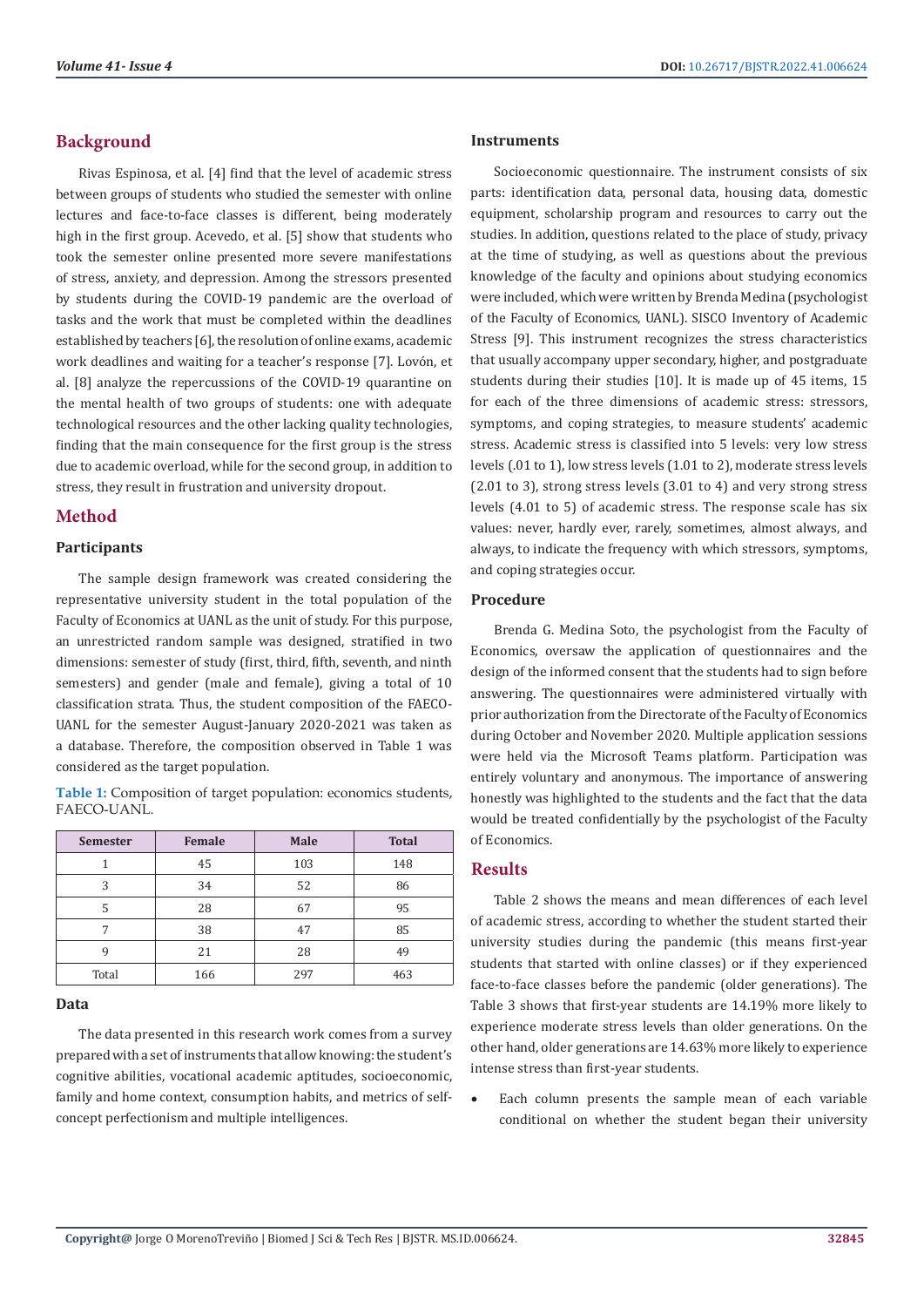studies virtually or if the student experienced classes face-toface before the COVID-19 pandemic, and the mean difference.

- The third column shows the difference in means corresponding to the test (Student's t) of differences with unknown and different variance.
- In variables of the dichotomous type  $(1=Yes \ 0=No)$ , the interpretation of the average is the percentage of declared response: for example, 0.78 is interpreted as 78% of affirmative response.
- The statistical significance indicators of the statistical test (p-value) are: [a] p<0.10, [b] p<0.05, [c] p<0.01, [d] p<0.001. Source: Own estimation.

**Table 2:** Sample composition by stratified random unrestricted design: students surveyed by semester and gender.

| <b>Semester</b> | Female | Male | <b>Total</b> |
|-----------------|--------|------|--------------|
|                 | 35     | 59   | 94           |
| 3               | 29     | 39   | 68           |
| 5               | 26     | 48   | 74           |
|                 | 32     | 36   | 68           |
| q               | 20     | 26   | 46           |
| Total           | 142    | 208  | 350          |

**Table 3:** Means and differences in means between first year students and older generations.

|                             | <b>Older</b><br>generations | <b>First year</b><br>students | <b>Difference</b> |     |
|-----------------------------|-----------------------------|-------------------------------|-------------------|-----|
| Very low stress level       | 0.005682                    |                               | 0.005682          |     |
| Low stress level            | 0.07955                     | 0.08989                       | $-0.01034$        |     |
| Moderate stress<br>level    | 0.3750                      | 0.5169                        | $-0.1419$         | [b] |
| Strong stress level         | 0.5170                      | 0.3708                        | 0.1463            | [b] |
| Very strong stress<br>level | 0.02273                     | 0.02247                       | 0.0002554         |     |
| Sample size: n              | 265                         |                               |                   |     |

# **Conclusion**

This study analyzes the difference in academic stress levels between generations of the Faculty of Economics of the Autonomous University of Nuevo León (UANL) in the context of the COVID-19 pandemic. The results show that students that started their university studies with online lectures during the pandemic are more likely to have moderate academic stress levels. In contrast, students who experienced face-to-face learning are more likely to have strong academic stress levels. This suggests that older generation students present a higher level of academic stress, possibly caused by the transition from face-to-face to virtual education. However, one limitation of the study is that there is no information regarding the mental health situation of students prior to the pandemic, so it cannot be concluded that there has been a change in the levels of stress as consequence of confinement. In addition, the results are limited to the student population of the Faculty of Economics, so they cannot be generalized to the student population in general. Finally, Dewi, et al. [11] show that implementing teaching materials to develop coping strategies to manage stress during the pandemic becomes beneficial for students. Therefore, it is recommended that counseling be strengthened for students regarding stress management and the possibility of receiving professional support from a psychologist. Teachers should also consider offering virtual office hours and supporting students to process and address academic concerns [12-16].

## **Acknowledgement**

The authors are grateful for Brenda G. Medina Soto's support, the psychologist from the Faculty of Economics who collaborated in selecting instruments and applying the questionnaires. The authors appreciate the support of Dr. David Hernández Barajas, who provided the funding for the application of instruments for the questionnaires. Likewise, the authors appreciate the facilities granted by the Directorate of the Faculty of Economics of the UANL to realize this study. The results are solely the authors' responsibility and do not reflect the position of any binding institution.

#### **References**

- 1. [Guessoum S, Lachal J, Radjack R, Carretier E, Minassian S, et al. \(2020\)](https://www.ncbi.nlm.nih.gov/labs/pmc/articles/PMC7323662/) [Adolescent psychiatric disorders during the COVID-19 pandemic and](https://www.ncbi.nlm.nih.gov/labs/pmc/articles/PMC7323662/) [lockdown. Psychiatry Research 291: 113264.](https://www.ncbi.nlm.nih.gov/labs/pmc/articles/PMC7323662/)
- 2. [Wathelet M, Duhem S, Vaiva G, Baubet T, Habran E, et al. \(2020\) Factors](https://jamanetwork.com/journals/jamanetworkopen/fullarticle/2772154) [Associated with Mental Health Disorders Among University Students in](https://jamanetwork.com/journals/jamanetworkopen/fullarticle/2772154) [France Confined During the COVID-19 Pandemic.](https://jamanetwork.com/journals/jamanetworkopen/fullarticle/2772154)
- 3. [Fawaz M, Samaha A \(2021\) E-learning: Depression, anxiety, and stress](https://pubmed.ncbi.nlm.nih.gov/33125744/) [symptomatology among Lebanese university students during COVID-19](https://pubmed.ncbi.nlm.nih.gov/33125744/) [quarantine. Nursing Forum 56\(1\): 52-57.](https://pubmed.ncbi.nlm.nih.gov/33125744/)
- 4. Rivas Espinosa JG, Gaona Rivera AM, Pozos Carmona D (2021) Percepción del nivel de estrés en estudiantes universitarios de enfermería entre la modalidad educativa presencial y a distancia. Reencuentro: Educación y COVID 78: 13-32.
- 5. Acevedo Mena KM, Amador Jiménez DE (2021) Estrés, estrategias de afrontamiento y experiencia académica en estudiantes universitarios en tiempos de pandemia del COVID-19. La experiencia de Nicaragua y Chile. Revista Torreón Universitario 10(27).
- 6. [Luque Vilca OM, Bolivar Espinoza N, Achahui Ugarte VE, Gallegos Ramos](https://www.revistas.unah.edu.pe/index.php/puriq/article/view/200) JR (2021) Estrés acadé[mico en estudiantes universitarios frente a la](https://www.revistas.unah.edu.pe/index.php/puriq/article/view/200) educació[n virtual asociada al covid-19. PURIQ 4\(1\): 56-65.](https://www.revistas.unah.edu.pe/index.php/puriq/article/view/200)
- 7. [Herrera Corona L, Mendoza Zaragoza NE, Buenabad Arias Ma \(2009\)](http://www.udgvirtual.udg.mx/apertura/index.php/apertura4/article/view/116) Educació[n a distancia: una perspectiva emocional e interpersonal.](http://www.udgvirtual.udg.mx/apertura/index.php/apertura4/article/view/116) [Apertura 9\(10\): 62-77.](http://www.udgvirtual.udg.mx/apertura/index.php/apertura4/article/view/116)
- 8. Lovón Cueva M, Cisneros Terrones S (2020) Repercusiones de las clases virtuales en los estudiantes universitarios en el contexto de la cuarentena por COVID- 19: El caso de la PUCP. Propósitos y Representaciones 8(3).